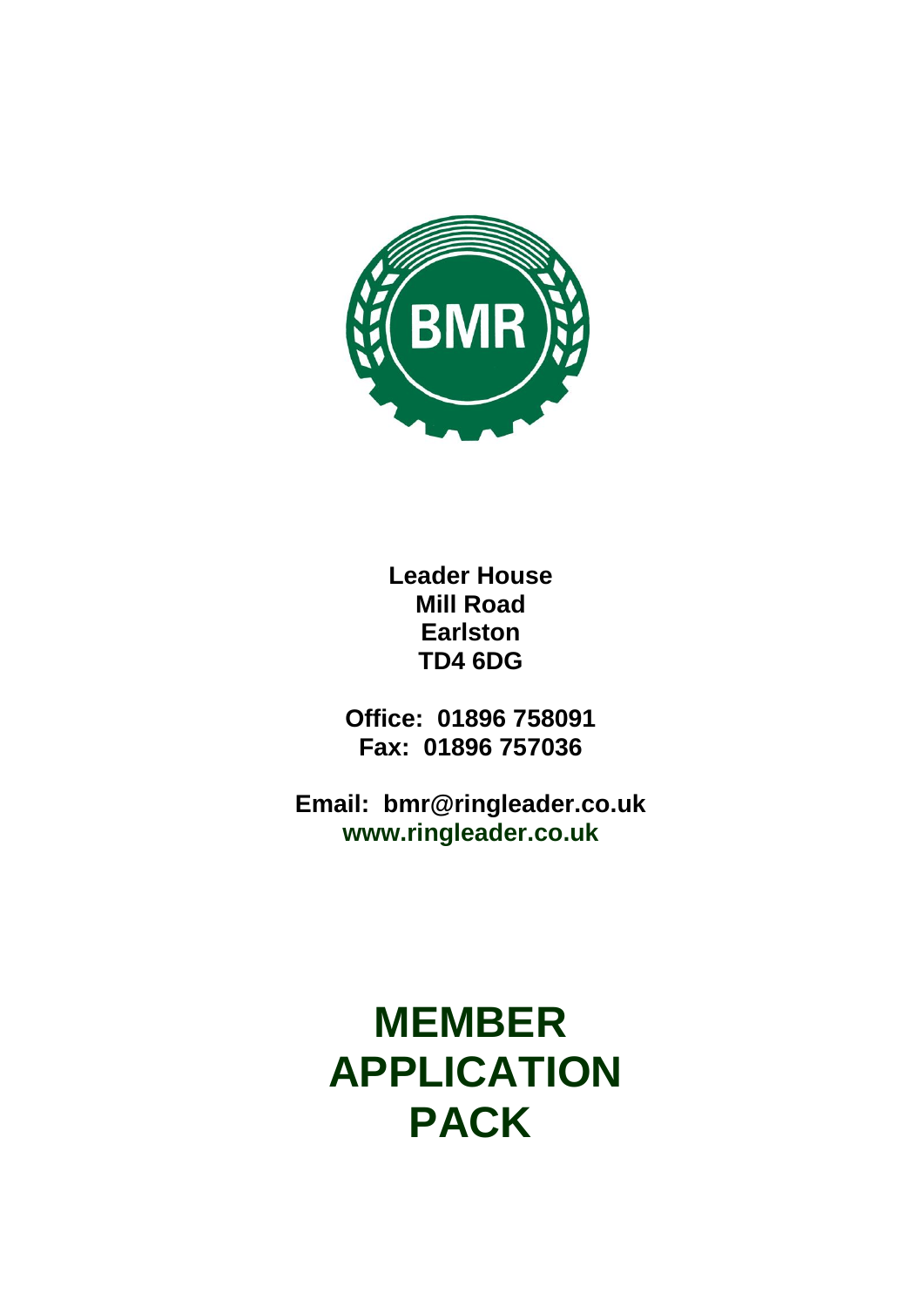### **INTRODUCTION**

Borders machinery Ring (BMR Ltd), the first Machinery Ring to be formed in the UK in February 1987 by 23 farmers and contractors, has the aim of rationalising labour, machinery and input costs.

We are based in our office in Earlston but cover a geographical area from Lanark to Berwick and Edinburgh to Alnwick.

Since 1987, BMR has grown to offer its members a constantly increasing range of benefits to help sustain and improve business viability. Currently, we have over 1010 members and an annual turnover of over £6 million.

The ring concept is simple. We work to match a shortage of machinery and labour capacity on some farms with a surplus on other farms. For a supplier, this form of "contracting" reduces the major costs of machinery ownership – interest and depreciation – on a per acre or per hour basis. Conversely the Demander does not need to own the entire range of machinery required on his farm, thereby reducing his fixed costs. Most members are Suppliers of some operations and Demanders of others, allowing them to more fully utilize the machinery they own.

### **ADVANTAGES OF BMR MEMBERSHIP**

- Members make only one call to arrange a supplier for anything from fuel top up to contracting & labour services.
- Access to a vast pool of machinery and labour.
- All invoicing, payments and credit transfers are taken care of.
- Competitive prices on many farm supplies & sundries.
- A replacement can be brought in at short notice in the case of a breakdown, or emergency.
- Access to a wide range of training courses.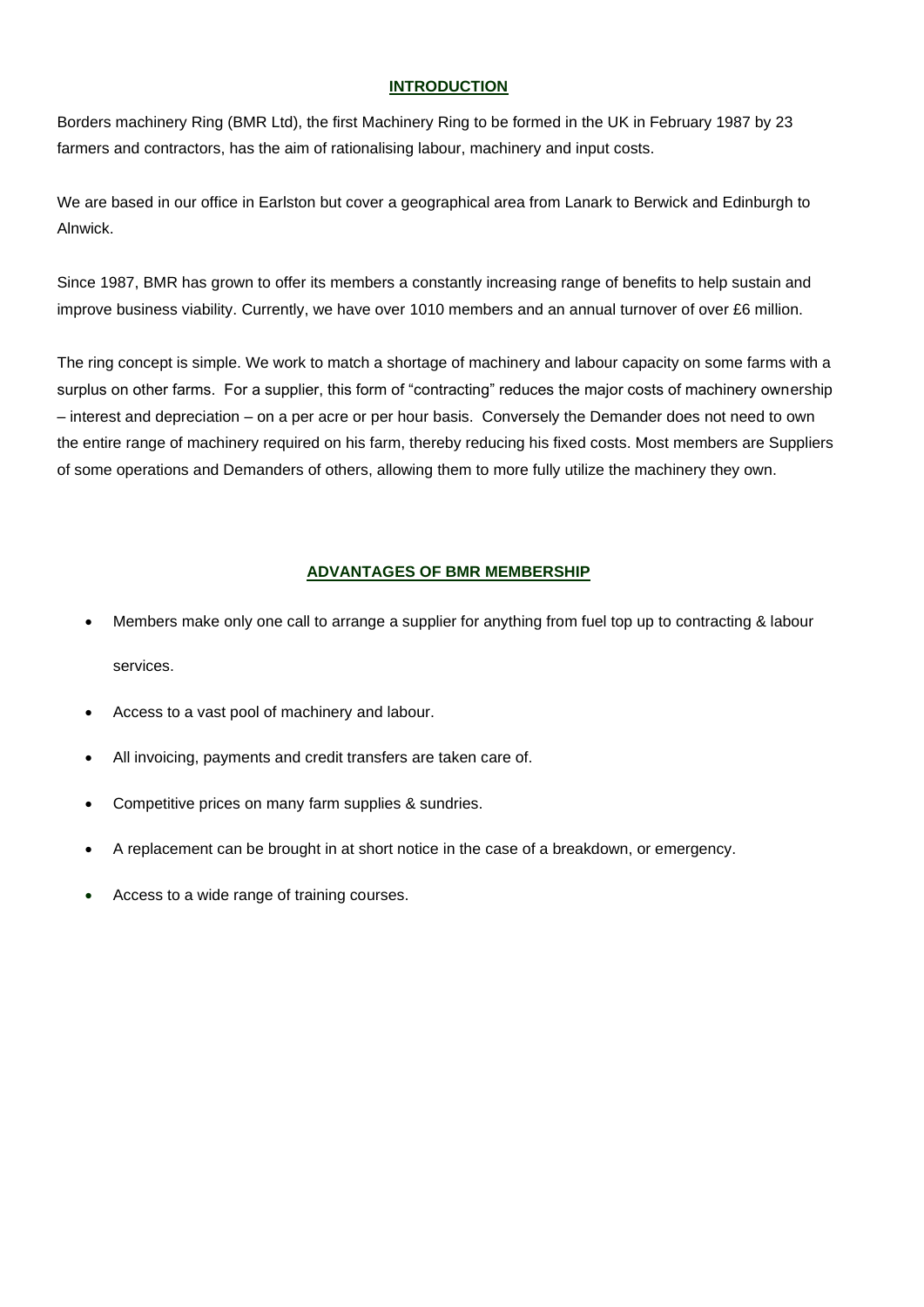### **MEMBERS RESPONSIBILITIES**

- To get your worksheet into us as soon as you've completed a job, to assist your cash flow
- To inform us if a supplier has approached you directly
- To make sure you have appropriate insurance cover
- To plan ahead and give us time to arrange jobs, although we can arrange work at very short notice
- Give us the first chance with anything!!!

### **WHAT WE CAN OFFER YOU**

- A full range of machinery, contracting or self-hire.
- Labour, both skilled and casual, long and short term.
- Commodities (Fuel, Fertiliser, Feed, Tyres, Fencing, Building Supplies etc)
- Utilities (Electricity, Bulk Gas, Mobile Phone Contracts)
- Training (Chainsaw, Forklift, Spraying, Pest Control and many more)
- **Recycling**

### **HOW WE WORK**

The office procedure is simple; when you become a member of the ring you will receive a work schedule book. On completion of a job, the supplier completes a worksheet with as much information as possible and posts or faxes into the office. You can also submit an electronic copy on our website at [www.ringleader.co.uk](http://www.ringleader.co.uk/) That's your job done; the rest is up to us!

On receipt of the worksheet, we invoice it very quickly for you! Invoicing is done every Monday. You should receive your supplier or demander invoice copy 2 to 3 days later - (please check it mistakes do happen!). Nineteen days after the invoice date, we take the money from the demander by direct debit and a further 14 days after that, providing there has been no queries, we pay the money straight into the suppliers account.

### **HOW MUCH IT COSTS TO JOIN**

| <b>Full Membership</b>                       | $£165 + VAT$ |
|----------------------------------------------|--------------|
| (All businesses are in this category)        |              |
| <b>Private/Associate Membership</b>          | $£60 + VAT$  |
| (Private householders or second memberships) |              |
| <b>Labour Membership</b>                     | $£90 + VAT$  |
| (Self-employed labour suppliers)             |              |
| <b>Share Holding on Joining</b>              | £1           |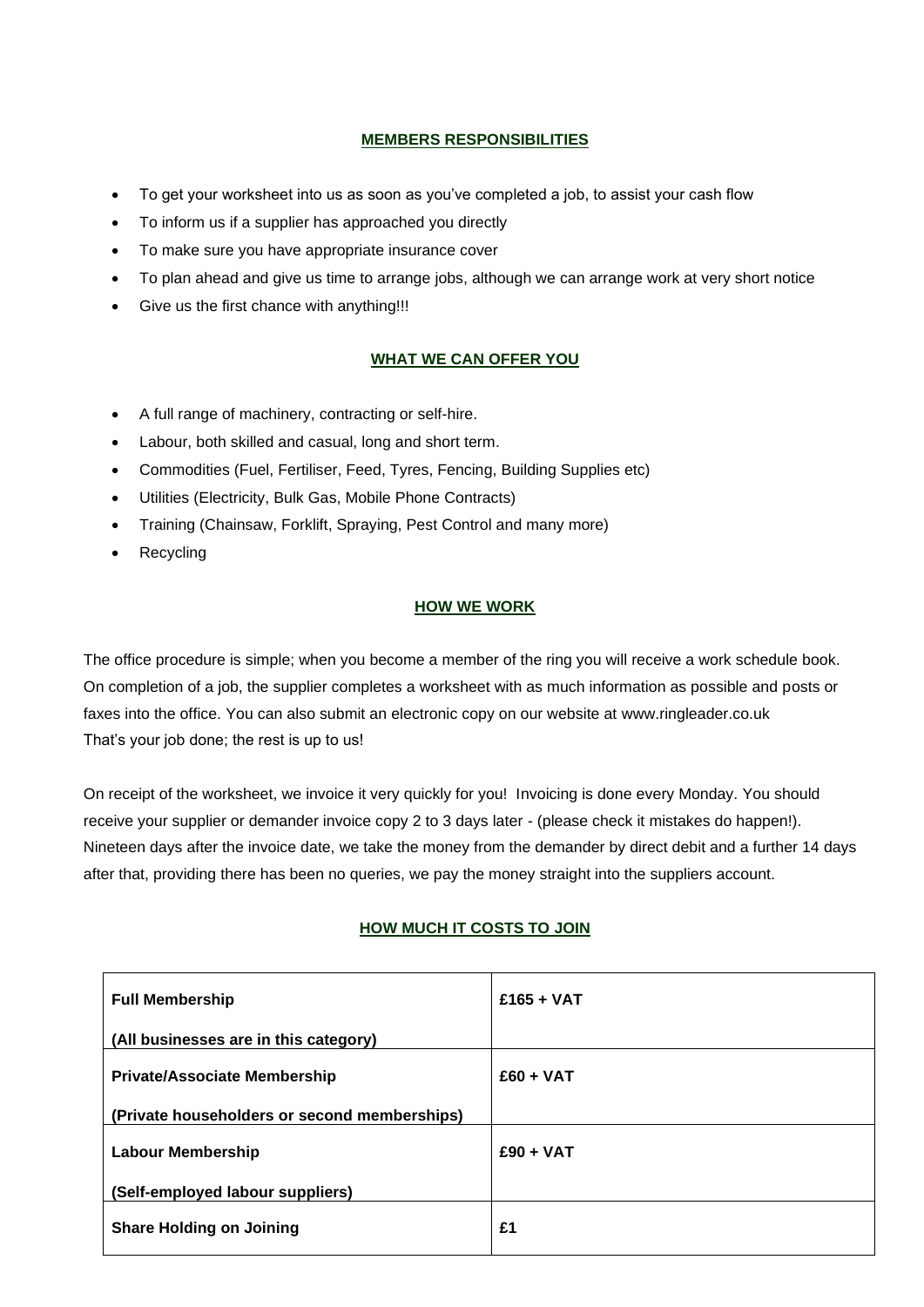#### **BORDERS MACHINERY RING LTD OPERATING RULES**

**The Borders Machinery Ring is contracted solely as an agent to arrange inter-member contracts, to maintain a membership database of services available from members, to operate a system of payment in respect of inter-member contracts and to carry out other activities to expand and develop the Ring about which members will be informed from time to time.**

#### *Please note: "Manager" refers to BMR Manager(s) and/or appointed BMR managing agent(s).*

- **1.** In order that information is made available to the members quickly and clearly a list of available machinery with a guide price list will be circulated annually and a newsletter will be sent out on a regular basis.
- **2.** When a member requires work to be done (a Demander) he should contact the Manager of the ring as soon as possible. Once he has received a request from a demander, it is the responsibility of the Manager to match up a member to supply the services (a Supplier) and to notify them of their commitment.
- **3.** Suppliers must ensure that their insurance policy provides adequate cover for both contracting and hire machinery. For agricultural and forestry contracting and machinery hire a minimum public liability and third party cover of £5,000,000 is required. New forestry contracting members are required to complete a Contractor Assessment (CA) form and submit the documents required by the CA form to BMR.
- **4.** Demanders must ensure that their insurance policy is covered for any property hired through BMR. All Demanders and Suppliers are required to have the necessary employer's liability cover required by law*.*
- **5.** It is the responsibility of the Supplier to ensure that equipment is mechanically sound and fit for its purpose. Suppliers must ensure that machinery and equipment is insured for agricultural contracting and non-agricultural use if required.
- **6.** The Manager must be notified immediately of any breakdowns on farm. The Supplier has a reasonable length of time (seven hours max.) to have the machine operational again. If for any reason the repair is going to take longer then the Manager may appoint another member to complete the work. The Supplier will be paid for that part of the work which, he has completed, as determined by the Manager.
- **7.** The Demander will be responsible for damage to the Supplier's machinery if proven to be caused by neglect or bad husbandry of the Demander or his family or employees.
- **8.** When a job is completed to the satisfaction of the Demander a schedule of the work undertaken is prepared and signed by the Demander and the Supplier. The Supplier returns the schedule to the Manager. If copies are not signed, the Supplier must in every case send a copy to the Demander.
- **9a.** Members must have a current account at a bank together with authorisation for the Ring to use this account as regards payment for work done among the members by variable direct debit and credit. Any direct debit returned unpaid to the Ring will incur a £25 charge to cover administration and bank charges. Interest at 2% above base rate will be charged on all overdue accounts.
- **9b.** The Demander will be debited 19 days from invoice date with the Supplier being paid by ACP 33 days from invoice date, provided payment is from a member. (This excludes Buying Group and Labour transactions.)
- **9c.** It is the responsibility of the member to inform the machinery ring office as soon as possible of any changes to bank account details. Likewise, should the trading title of a company change, the machinery ring office should be informed immediately.
- **10.** Members must have a current account at a bank and give authorisation for the Manager of the ring to use this account as regards payment for work done among the members, by variable direct debit and credit. At the discretion of the BMR Board, members can be accepted who opt to always pay on the due date by ACP - the direct bank to bank automated payment BACS system.
- **11. BMR is available as a factoring service for invoice production and debt collection for members. In each case BMR will operate under an agreed and signed annually reviewable contract.** Each contract will always stipulate that BMR acts as an Agent on their behalf and will have no liability for bad debt, and will not pay the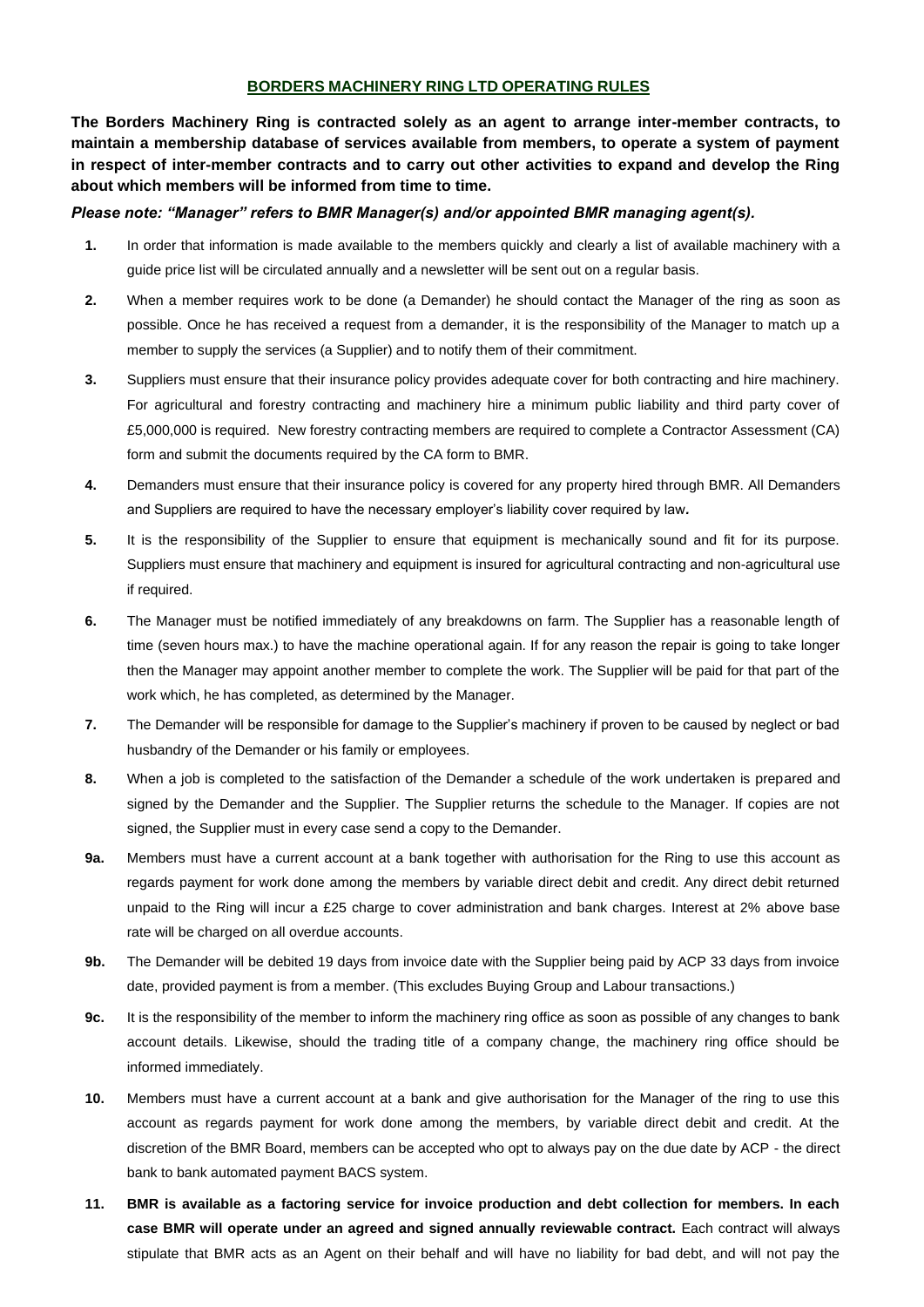member until paid itself by the member's customer.

- **12.** BMR will charge commission as laid out in the current handbook.
- **13.** Any arrangement made between members for the use of equipment, or the sale or purchase of any other goods or services will constitute a contract between the members in which BMR is not a party and carries no liability or responsibility on BMR in the event of non-payment or default of any kind. **BMR acts as an agent and not as a principal.**
- **14.** Unless otherwise stated, all work/services provision is carried out at an agreed rate between Supplier and Demander as laid out in the current handbook. Alterations in price due to operating conditions, quantity of work or any other circumstances may be negotiated, in which case this should be agreed with and/or notified to the Manager before work is started.
- **15.** All Ring prices quoted in the current Handbook are a guide only. Members are able to ask the manager to obtain a quote for any service in the current Handbook.
- **16.** Members should give BMR, in the first instance, the chance to satisfy a demand which, is listed in the guide price list as BMR available service or supply.
- **17.** BMR does not guarantee any supplier member that it will be able to arrange contract work and/or commodity sales for them.
- **18.** All inter-member contract work and/or commodity sales arranged by the Manager must go through the BMR payment system. BMR reserves the right to retrospectively charge commission if this is not complied with. BMR Manager will only deal with contract and commodity purchase quotes and requests from BMR members or prospective members.
- **19.** Demander members are always free to specify to whom they want to be given the first chance to become a Supplier. They are also free to say whom they don't want.
- **20.** No member is duty bound to quote, do work for, or sell goods to another member.
- **21.** Members are free to carry on contract work with non- ring customers.
- **22.** Any two or more ring members who have a pre-ring working agreement will be able to have this continued in ring work allocation.
- **23.** Members can use BMR as a source of sub-contracting for work to non-ring customers, the demander member will collect his own bill through his normal invoicing routine, and the supplier member will be paid through the BMR system.
- **24.** All transactions and negotiations in connection with BMR must be made through the Manager who is responsible to the Board of Directors of BMR.
- **25.** In the event of disputes between members arising out of any of the Operating Rules all members agree to the following procedures:
	- **(i)** The Manager will be asked to negotiate a settlement.
	- **(ii)** If no settlement is agreed under (i) above the Chairman will be asked to negotiate the settlement.

**(iii)** If no settlement is agreed under (ii) above, the matter shall be referred to an Arbiter who shall be a member of the South of Scotland and Border Valuers' Association and will be appointed on the application of either party by the Chairman of BMR; the Arbiter will be entitled to hear parties, to take such expert and legal advice as he, in his sole discretion, may deem necessary, to order work to be done or redone, to order remedial work to be done, to assess and award compensation or damages, and to apportion between parties the cost of any work done and the expenses of and related to the arbitration; the Arbiter's Decree or Decrees, interim or final, shall be final and binding and no appeal shall be competent or made to any Court in terms of Section 3 of the Administration of Justice (Scotland) Act 1972.

**26.** Any matters arising from the management of BMR will be raised by the Chairman, whom on failing, the Vice Chairman of the Ring, whose determination shall be final.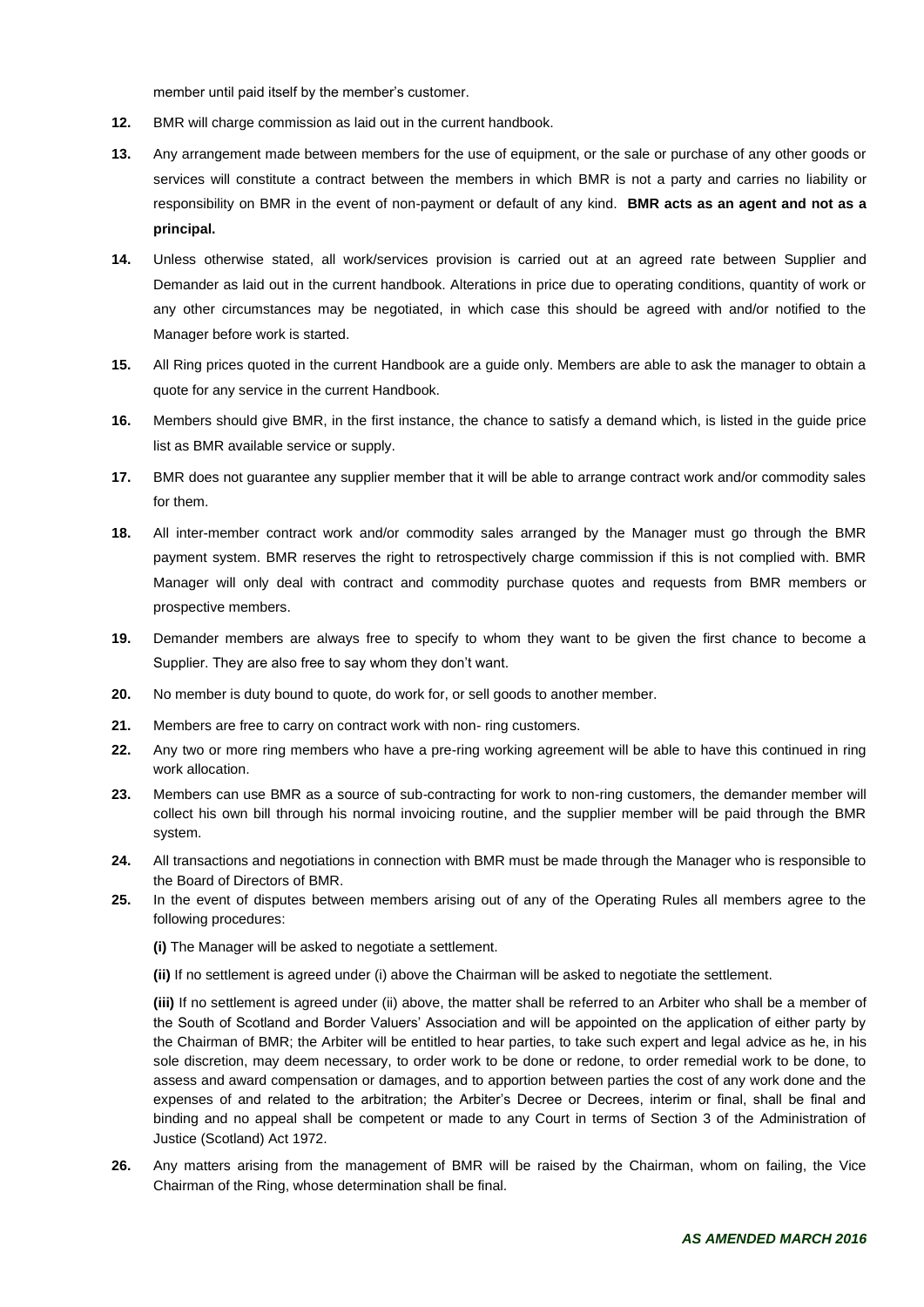# **BORDERS MACHINERY RING LIMITED**

# **MEMBERSHIP APPLICATION: PART ONE**

**TRADING TITLE:\_\_\_\_\_\_\_\_\_\_\_\_\_\_\_\_\_\_\_\_\_\_\_\_\_\_\_\_\_\_\_\_\_\_\_\_\_\_\_\_\_\_\_\_\_\_\_\_\_\_\_\_\_\_\_\_\_\_\_\_\_\_\_\_\_\_**

**(or name if you are applying for a Labour or Private Membership).**

**CONTACT NAME / COMPANY REPRESENTATIVE : \_\_\_\_\_\_\_\_\_\_\_\_\_\_\_\_\_\_\_\_\_\_\_\_\_\_\_\_\_\_\_\_\_\_\_\_\_**

**ADDRESS:** \_\_\_\_\_\_\_\_\_\_\_\_\_\_\_\_\_\_\_\_\_\_\_\_\_\_\_\_\_\_\_\_\_\_\_\_\_\_\_\_\_\_\_\_\_\_\_\_\_\_\_\_\_\_\_\_\_\_\_\_\_\_\_\_\_\_\_\_\_

|                     | POSTCODE:       |
|---------------------|-----------------|
| HOME TEL:           | BUS. TEL:       |
| <b>MOBILE:</b>      | <b>FAX:</b>     |
| <b>E-MAIL:</b>      | <b>WEBSITE:</b> |
| <b>VAT REG. NO:</b> |                 |

**N.B. If not VAT registered please sign here………………………………………………………………**

I HEREBY MAKE APPLICATION TO BE ADMITTED AS A MEMBER OF THE ABOVE NAMED MACHINERY RING AND I AGREE TO PAY THE ANNUAL SUBSCRIPTION AND SHAREHOLDING AMOUNTS AS PER CURRENT HANDBOOK.

I AGREE THAT WHEN MY APPLICATION HAS BEEN RECEIVED, I WILL PAY THE ABOVE AMOUNTS BY DIRECT DEBIT UPON RECEIPT OF AN INVOICE.

I HAVE READ, FULLY UNDERSTAND AND, IF ADMITTED, UNDERTAKE TO BE BOUND BY THE RING'S CONSTITUTION AND REGULATIONS FOR THE TIME BEING.

I ACCEPT THAT ANY ARRANGEMENT MADE BETWEEN ME AND ANOTHER MEMBER FOR THE USE OF EQUIPMENT, OR THE SALE OR PURCHASE OF ANY OTHER GOODS OR SERVICES, WILL CONSTITUTE A CONTRACT BETWEEN ME AND THAT MEMBER, AND THAT BORDERS MACHINERY RING IS NOT A PARTY AND CARRIES NO LIABILITY IN THE EVENT OF NON PAYMENT OR DEFAULT OF ANY KIND.

AS A SUPPLIER I ACCEPT THAT I MUST ENSURE MY INSURANCE POLICY IS ADEQUATELY COVERED FOR PUBLIC LIABILITY, FOR AGRICULTURAL CONTRACTING, HIRE OF MACHINERY AND NON-AGRICULTURAL USE IF REQUIRED AS RECOMMENDED IN THE OPERATING RULES.

I ACCEPT THAT BORDERS MACHINERY RING IS CONTRACTED SOLELY AS AN AGENT TO ARRANGE INTER-MEMBER CONTRACTS, TO MAINTAIN A MEMBERSHIP DATABASE OF SERVICES AVAILABLE FROM MEMBERS, TO OPERATE A SYSTEM OF PAYMENT IN RESPECT OF INTER-MEMBER CONTRACTS AND TO CARRY OUT OTHER ACTIVITIES TO EXPAND AND DEVELOP THE RING ABOUT WHICH I WILL BE INFORMED FROM TIME TO TIME. I ACCEPT THAT BORDERS MACHINERY RING WILL DEDUCT COMMISSION FEES FROM INTER-MEMBER PAYMENTS IN PAYMENT FOR THE PROVISION OF THESE SERVICES.

I ACKNOWLEDGE THAT THE RING'S CONSTITUTION AND REGULATIONS WILL BE DEEMED TO BE INCORPORATED IN ANY SUCH CONTRACT.

**SIGNATURE:** \_\_\_\_\_\_\_\_\_\_\_\_\_\_\_\_\_\_\_\_\_\_\_\_\_\_\_\_\_\_\_\_\_\_\_\_\_\_\_\_\_\_\_**DATE:**\_\_\_\_\_\_\_\_\_\_\_\_\_\_\_\_

**BORDERS MACHINERY RING LIMITED, LEADER HOUSE, MILL ROAD, EARLSTON, TD4 6DG TEL: 01896 758091 FAX: 01896 757036** *E.MAIL: bmr@ringleader.co.uk WEB: [www.ringleader.co.uk](http://www.ringleader.co.uk/)*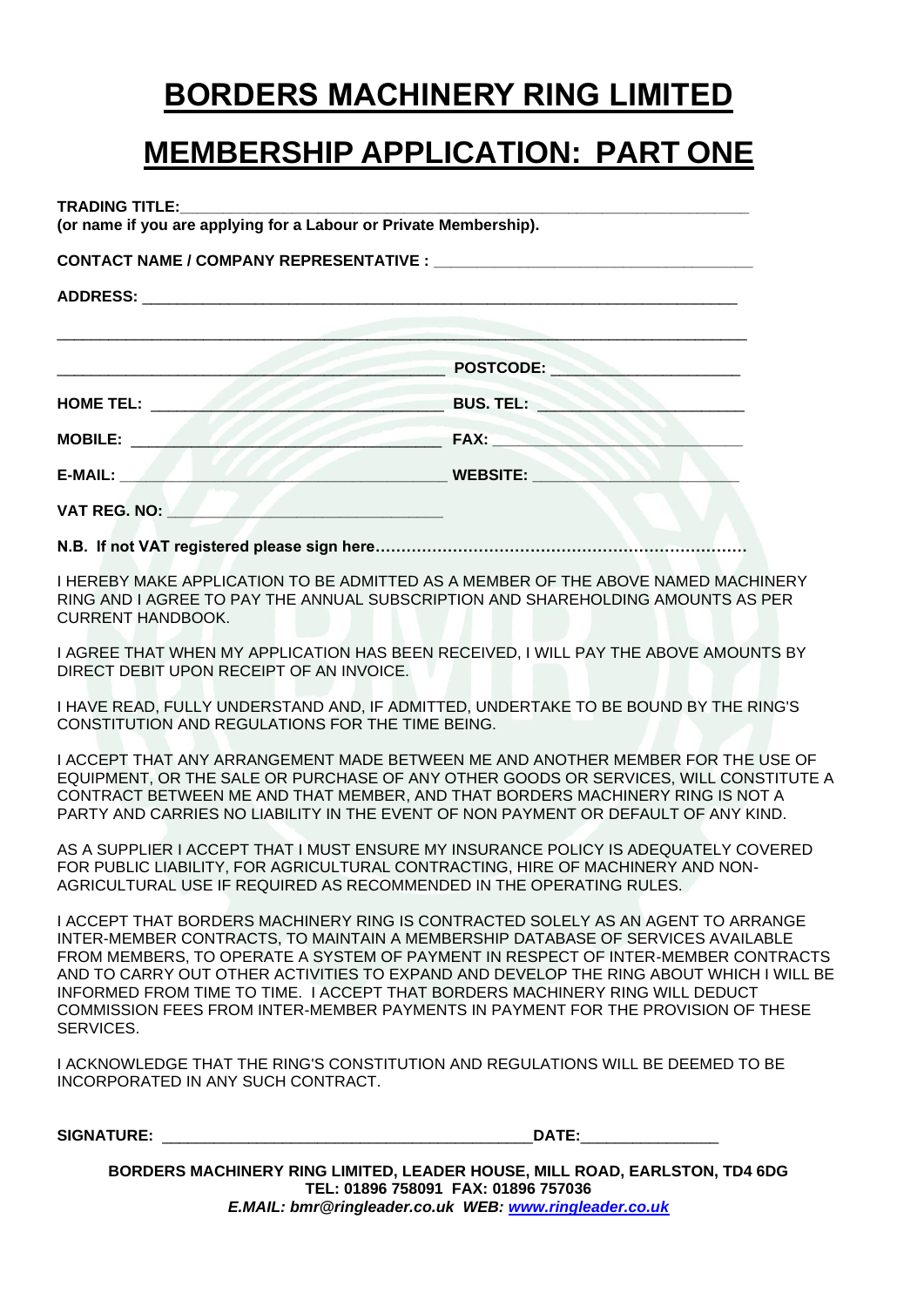### **BORDERS MACHINERY RING LIMITED**

### **MEMBERSHIP APPLICATION: PART TWO**

| <b>TYPE OF MEMBERSHIP</b>                         | COST        | <b>TICK TYPE</b> |
|---------------------------------------------------|-------------|------------------|
| <b>FULL</b> (All businesses are in this category) | £165+ $VAT$ |                  |
| <b>LABOUR</b> (Self-employed labour suppliers)    | $£90 + VAT$ |                  |
| <b>PRIVATE/ASSOCIATE</b> (Private householders or | $£60 + VAT$ |                  |
| second business memberships)                      |             |                  |

THE DIRECT DEBIT - CREDIT PAYMENT SYSTEM HAS BECOME A CASH FLOW ATTRACTION TO FUEL/OIL/TYRE, AG. ENGINEERING/SALES AND PLANT HIRE COMPANIES WHO ARE ABLE TO OFFER COMPETITIVE TERMS VIA A MACHINERY RING ACCOUNT.

**N.B. An invoice for your membership fee plus a £1 share will be created on receipt of your completed application. The full amount will be deducted thereafter by Direct Debit, 19 days from invoice date.**

IN LINE WITH NORMAL DETAILS REQUIRED BY FIRMS OPENING CREDIT ACCOUNTS, THE DIRECTORS OF BORDERS MACHINERY RING LTD NOW REQUIRE EVERY PROSPECTIVE MEMBER TO PROVIDE THE NAMES AND ADDRESSES OF TWO TRADE / PERSONAL REFERENCES AS WELL AS BANKING DETAILS:

| NAME: A CONTROL CONTROL CONTROL CONTROL                                                                                                                                                                                        |                                                                                                                                                                                                         |  |  |
|--------------------------------------------------------------------------------------------------------------------------------------------------------------------------------------------------------------------------------|---------------------------------------------------------------------------------------------------------------------------------------------------------------------------------------------------------|--|--|
| ADDRESS:                                                                                                                                                                                                                       |                                                                                                                                                                                                         |  |  |
|                                                                                                                                                                                                                                |                                                                                                                                                                                                         |  |  |
| CONTACT NAME:                                                                                                                                                                                                                  |                                                                                                                                                                                                         |  |  |
| <b>TRADE / PERSONAL REFERENCE 2</b>                                                                                                                                                                                            |                                                                                                                                                                                                         |  |  |
| NAME: University of the state of the state of the state of the state of the state of the state of the state of                                                                                                                 |                                                                                                                                                                                                         |  |  |
| ADDRESS: AND AND AND ANNUAL AND ANNUAL AND ANNUAL AND ANNUAL AND ANNUAL AND ANNUAL AND ANNUAL AND ANNUAL AND A                                                                                                                 |                                                                                                                                                                                                         |  |  |
|                                                                                                                                                                                                                                |                                                                                                                                                                                                         |  |  |
| CONTACT NAME: We have a series of the contract of the contract of the contract of the contract of the contract of the contract of the contract of the contract of the contract of the contract of the contract of the contract |                                                                                                                                                                                                         |  |  |
| <b>BANK DETAILS</b>                                                                                                                                                                                                            |                                                                                                                                                                                                         |  |  |
|                                                                                                                                                                                                                                |                                                                                                                                                                                                         |  |  |
|                                                                                                                                                                                                                                |                                                                                                                                                                                                         |  |  |
|                                                                                                                                                                                                                                |                                                                                                                                                                                                         |  |  |
|                                                                                                                                                                                                                                |                                                                                                                                                                                                         |  |  |
| I give authority to BMR Ltd. to contact my Bank for a reference                                                                                                                                                                |                                                                                                                                                                                                         |  |  |
|                                                                                                                                                                                                                                |                                                                                                                                                                                                         |  |  |
| THE DIRECTORS REQUIRE EVERY PROSPECTIVE MEMBER OF BORDERS MACHINERY RING LTD                                                                                                                                                   | TO AGREE TO SIGN A VARIABLE DIRECT DEBIT MANDATE<br>THE MANAGER WILL ARRANGE AN APPOINTMENT TO GO OVER ALL DETAILS.                                                                                     |  |  |
|                                                                                                                                                                                                                                | THE DIRECTORS RESERVE THE RIGHT TO APPROVE EVERY APPLICATION FOR MEMBERSHIP<br>ON ITS OWN MERITS AND WILL MAKE A FIRM DECISION ONCE ALL RELEVANT<br>INFORMATION HAS BEEN PASSED TO THEM BY THE MANAGER. |  |  |

**TRADE / PERSONAL REFERENCE 1**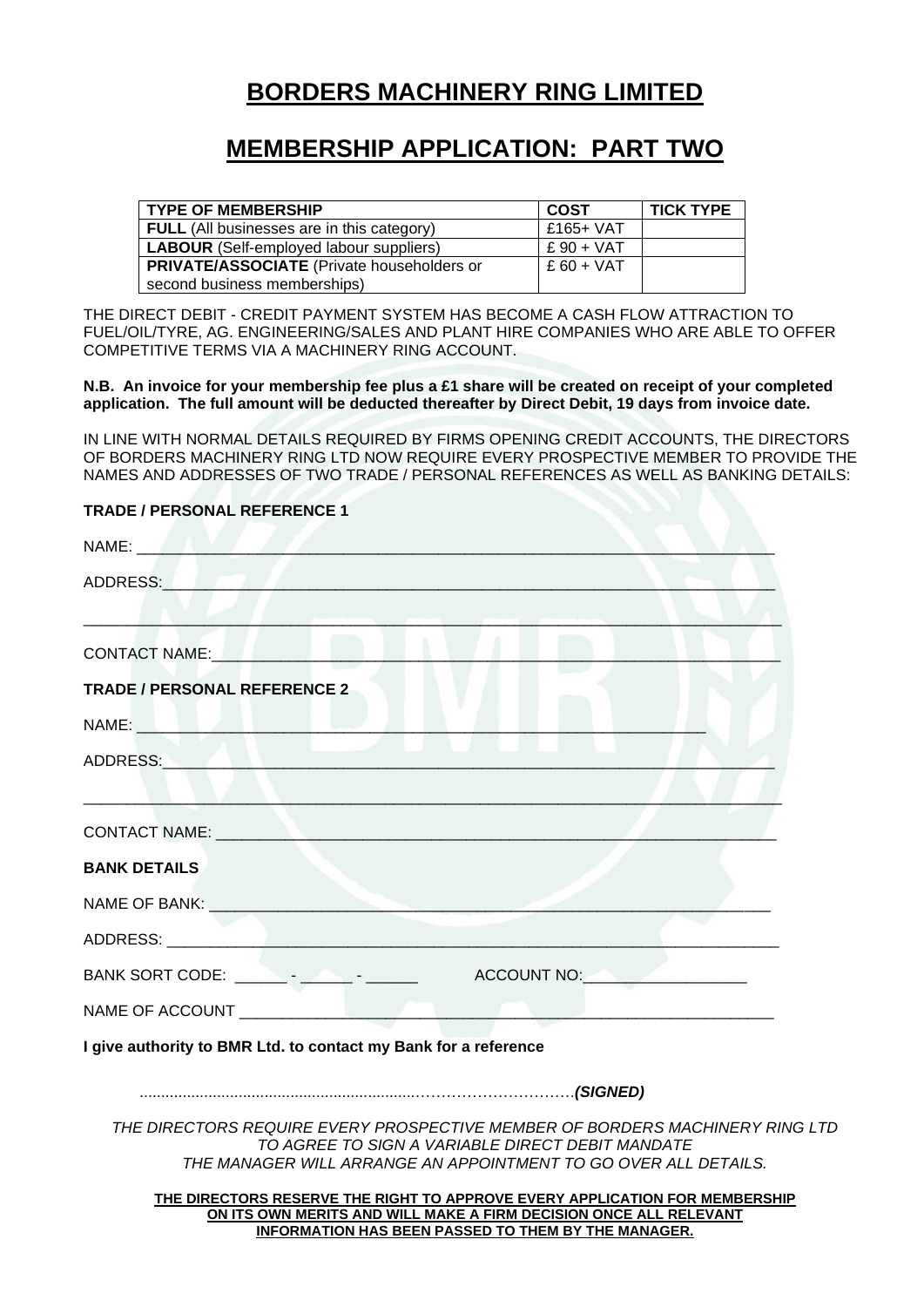# **BORDERS MACHINERY RING LIMITED MEMBERSHIP APPLICATION: PART THREE**

### **Labour Membership**

If you are applying as a labour member, essentially supplying self-employed labour, please address the following;

Self Employed Status

BMR is obliged by HMRC to hold notification from each of its "self-employed" members to confirm self-employed status.

Please provide the following

| Self-employed Tax Reference (UTR) |  |
|-----------------------------------|--|
| Tax Office                        |  |
| National Insurance number         |  |

**Note** On BMR accepting your membership application a letter from your accountant verifying that you are classed as "selfemployed", quoting your Self Employed reference and your Tax Office will be required.

EMPLOYMENT STATUS

- IT IS THE ENGAGERS RESPONSIBILITY TO CORRECTLY DETERMINE THE EMPLOYMENT STATUS OF THE WORKER

\* Whether someone is employed or self-employed depends upon the terms and conditions and the type of work of the relevant engagement.

\* It is the engager's responsibility to correctly determine the employment status of the worker for each contract of employment

Please visit HMRC website<http://www.hmrc.gov.uk/calcs/esi.htm> for more information.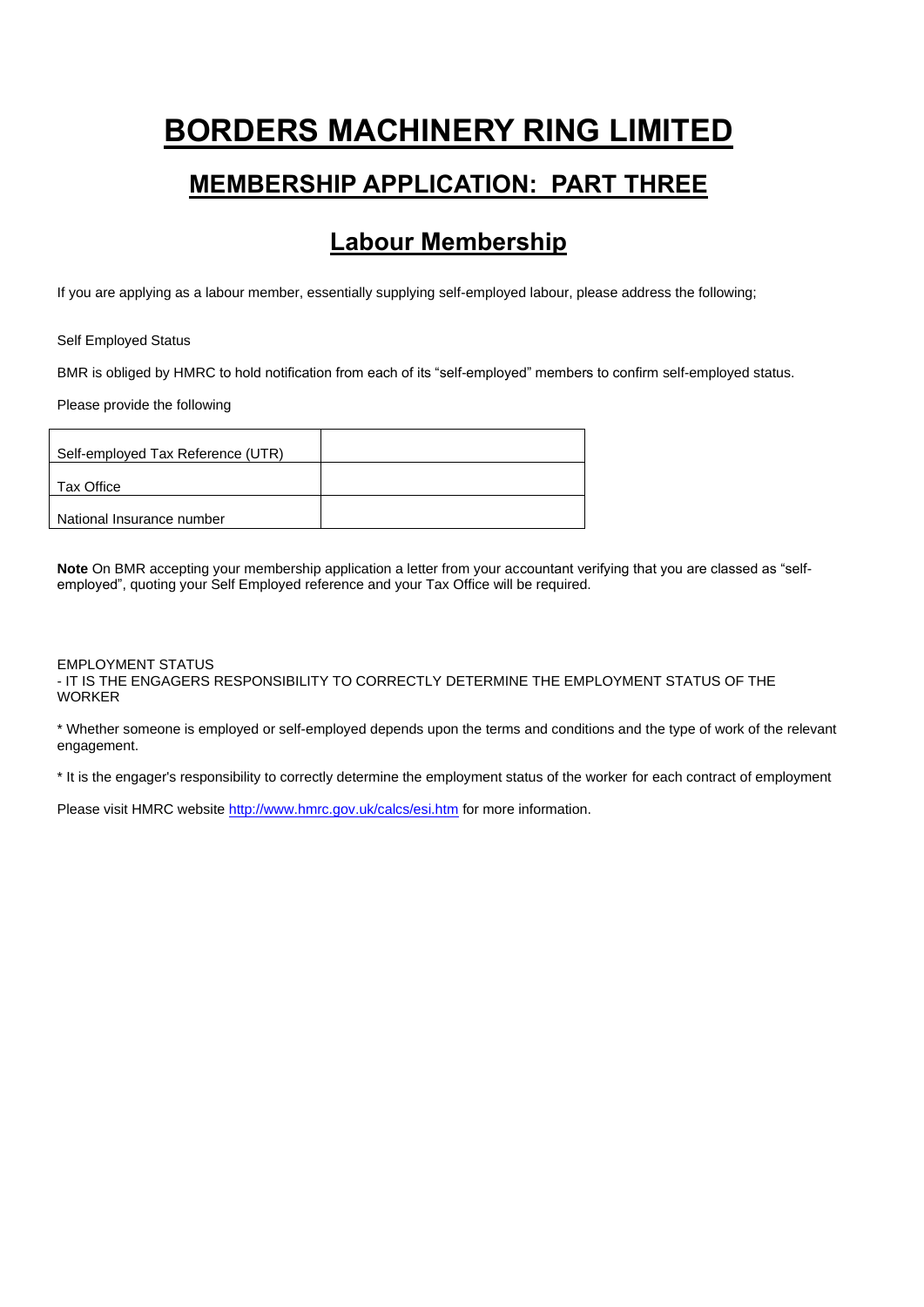

DDI1

Instruction to your

Bank or Building Society

to pay by Direct Debit



### Borders Machinery Ring Ltd

**Please fill in the whole form including official use box using a ball point pen and send it to: Service User Number**

| <b>Borders Machinery Ring Ltd</b><br><b>Leader House</b> |  |  |                                                               |  |  | 9 | Ū        | 6 | 4                            | 8 | 8                                                                                                |                                              |                                                                       |  |  |  |                                                                                                                                               |
|----------------------------------------------------------|--|--|---------------------------------------------------------------|--|--|---|----------|---|------------------------------|---|--------------------------------------------------------------------------------------------------|----------------------------------------------|-----------------------------------------------------------------------|--|--|--|-----------------------------------------------------------------------------------------------------------------------------------------------|
| Mill Road<br>Earlston<br>TD4 6DG                         |  |  |                                                               |  |  |   |          |   |                              |   | FOR BMR LTD OFFICIAL USE ONLY                                                                    |                                              | This is not part of the instruction to your Bank or Building Society. |  |  |  |                                                                                                                                               |
|                                                          |  |  | Name(s) of Account Holder(s)                                  |  |  |   |          |   |                              |   |                                                                                                  |                                              |                                                                       |  |  |  |                                                                                                                                               |
|                                                          |  |  |                                                               |  |  |   |          |   |                              |   |                                                                                                  |                                              |                                                                       |  |  |  |                                                                                                                                               |
|                                                          |  |  | <b>Bank/Building Society account number</b>                   |  |  |   |          |   |                              |   |                                                                                                  |                                              |                                                                       |  |  |  |                                                                                                                                               |
|                                                          |  |  |                                                               |  |  |   |          |   |                              |   |                                                                                                  |                                              |                                                                       |  |  |  |                                                                                                                                               |
| <b>Branch Sort Code</b>                                  |  |  |                                                               |  |  |   |          |   |                              |   |                                                                                                  | Instruction to your Bank or Building Society |                                                                       |  |  |  |                                                                                                                                               |
|                                                          |  |  |                                                               |  |  |   |          |   |                              |   |                                                                                                  |                                              |                                                                       |  |  |  | Please pay Borders Machinery Ring Ltd Direct Debits from the account<br>detailed in this Instruction subject to the safeguards assured by the |
|                                                          |  |  | Name and full postal address of your Bank or Building Society |  |  |   |          |   |                              |   |                                                                                                  |                                              |                                                                       |  |  |  | Direct Debit Guarantee. I understand that this Instruction may remain<br>with Borders Machinery Ring Ltd and, if so, details will be passed   |
| To: The Manager                                          |  |  |                                                               |  |  |   |          |   | <b>Bank/Building Society</b> |   |                                                                                                  | electronically to my Bank/Building Society.  |                                                                       |  |  |  |                                                                                                                                               |
| Address                                                  |  |  |                                                               |  |  |   |          |   |                              |   | Signature(s)                                                                                     |                                              |                                                                       |  |  |  |                                                                                                                                               |
|                                                          |  |  |                                                               |  |  |   |          |   |                              |   |                                                                                                  |                                              |                                                                       |  |  |  |                                                                                                                                               |
|                                                          |  |  |                                                               |  |  |   |          |   |                              |   |                                                                                                  |                                              |                                                                       |  |  |  |                                                                                                                                               |
|                                                          |  |  |                                                               |  |  |   | Postcode |   |                              |   | Date                                                                                             |                                              |                                                                       |  |  |  |                                                                                                                                               |
|                                                          |  |  | Originator's Reference (For BMR use only)                     |  |  |   |          |   |                              |   |                                                                                                  |                                              |                                                                       |  |  |  |                                                                                                                                               |
|                                                          |  |  |                                                               |  |  |   |          |   |                              |   |                                                                                                  |                                              |                                                                       |  |  |  |                                                                                                                                               |
|                                                          |  |  |                                                               |  |  |   |          |   |                              |   |                                                                                                  |                                              |                                                                       |  |  |  |                                                                                                                                               |
|                                                          |  |  |                                                               |  |  |   |          |   |                              |   | Banks and Building Societies may not accept Direct Debit Instructions from some types of account |                                              |                                                                       |  |  |  |                                                                                                                                               |
|                                                          |  |  | This guarantee should be detached and retained by the Payer.  |  |  |   |          |   |                              |   |                                                                                                  |                                              |                                                                       |  |  |  |                                                                                                                                               |

The **DIRECT DEBIT Guarantee** • This Guarantee is offered by all banks and building societies that accept instructions to pay Direct Debits • If there are any changes to the amount, date or frequency of your Direct Debit Borders Machinery Ring will notify you 3 working days in advance of your account being debited or as otherwise agreed. If you request Borders Machinery Ring to collect a payment, confirmation of the amount and date will be given to you at the time of the request • If an error is made in the payment of your Direct Debit by Borders Machinery Ring or your bank or building society you are entitled to a full and immediate refund of the amount paid from your bank or building society • If you receive a refund you are not entitled to, you must pay it back when Borders Machinery Ring asks you to • You can cancel a Direct Debit at any time by simply contacting your bank or building society. Written confirmation may be required. Please also notify us.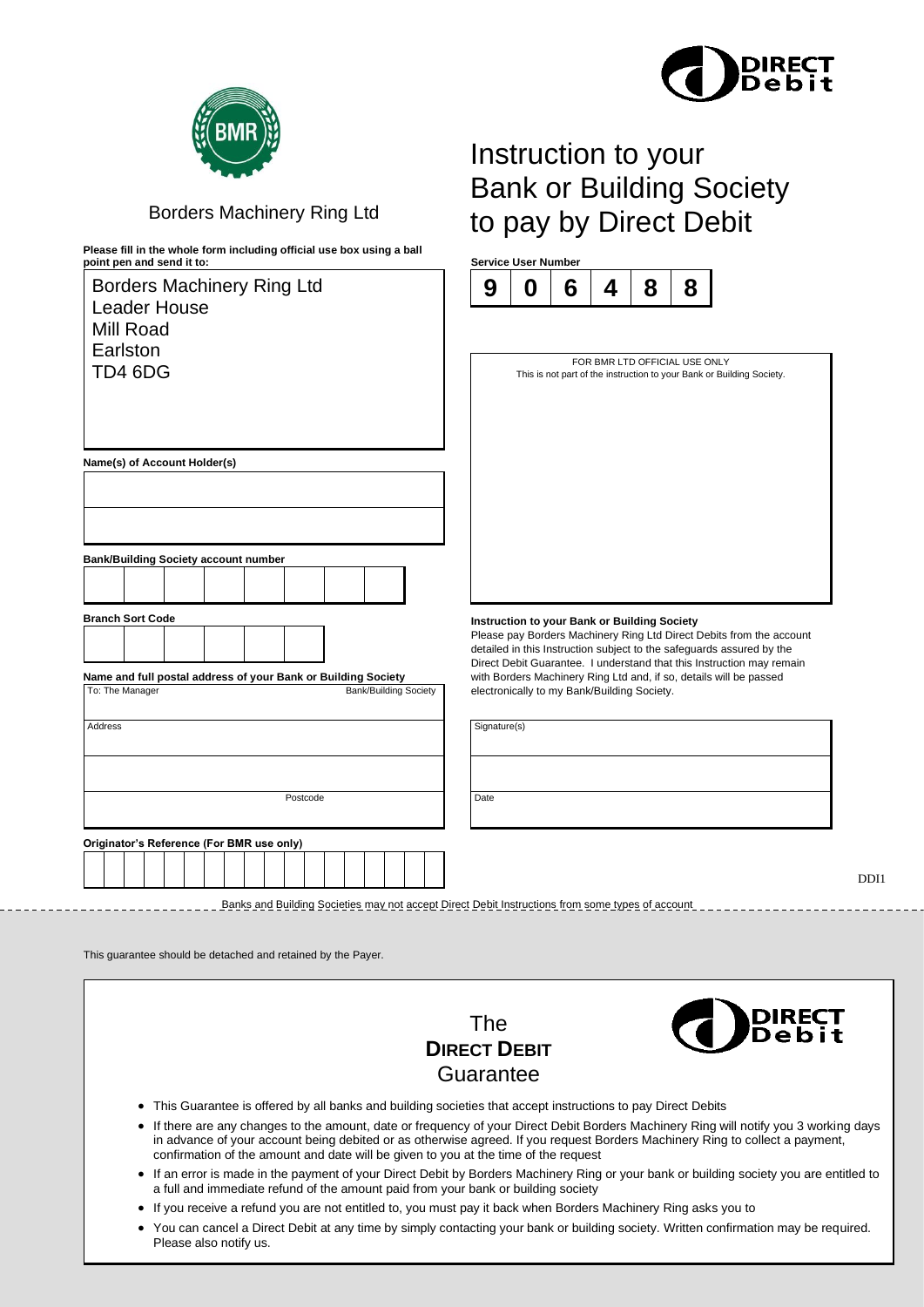# **BORDERS MACHINERY RING LIMITED**

### **MEMBERSHIP APPLICATION: PART FOUR**

### **NAME**

**ADDRESS**

| Where did you hear about BMR?<br>(friend/member/local press/show/event/other) |  |
|-------------------------------------------------------------------------------|--|
| What BMR services are of most interest to you?                                |  |

### **FARMING INFORMATION**

| Cropping             | Total Acres Farmed |                               |  |
|----------------------|--------------------|-------------------------------|--|
|                      | Potatoes(acres)    | <b>Other</b><br>Arable(acres) |  |
| Oil Seed Rape(acres) |                    |                               |  |
| details              | details            |                               |  |

| <b>Livestock Numbers</b> |                |                                  |  |  |  |  |
|--------------------------|----------------|----------------------------------|--|--|--|--|
| Dairy Cattle             | <b>Pigs</b>    | <b>Horses</b><br>Livery Yes / No |  |  |  |  |
| <b>Beef Cattle</b>       | <b>Poultry</b> |                                  |  |  |  |  |
| Sheep                    | Game<br>Type   | details                          |  |  |  |  |

| <b>Annual Fuel Use</b>               |                            |
|--------------------------------------|----------------------------|
| <b>Gas Oil</b>                       | litres                     |
| <b>Derv</b><br><b>Bulk/Forecourt</b> | litres<br>.                |
| Kerosene                             | litres                     |
| <b>LPG/Other (specify)</b>           | litres.<br><b>Contract</b> |